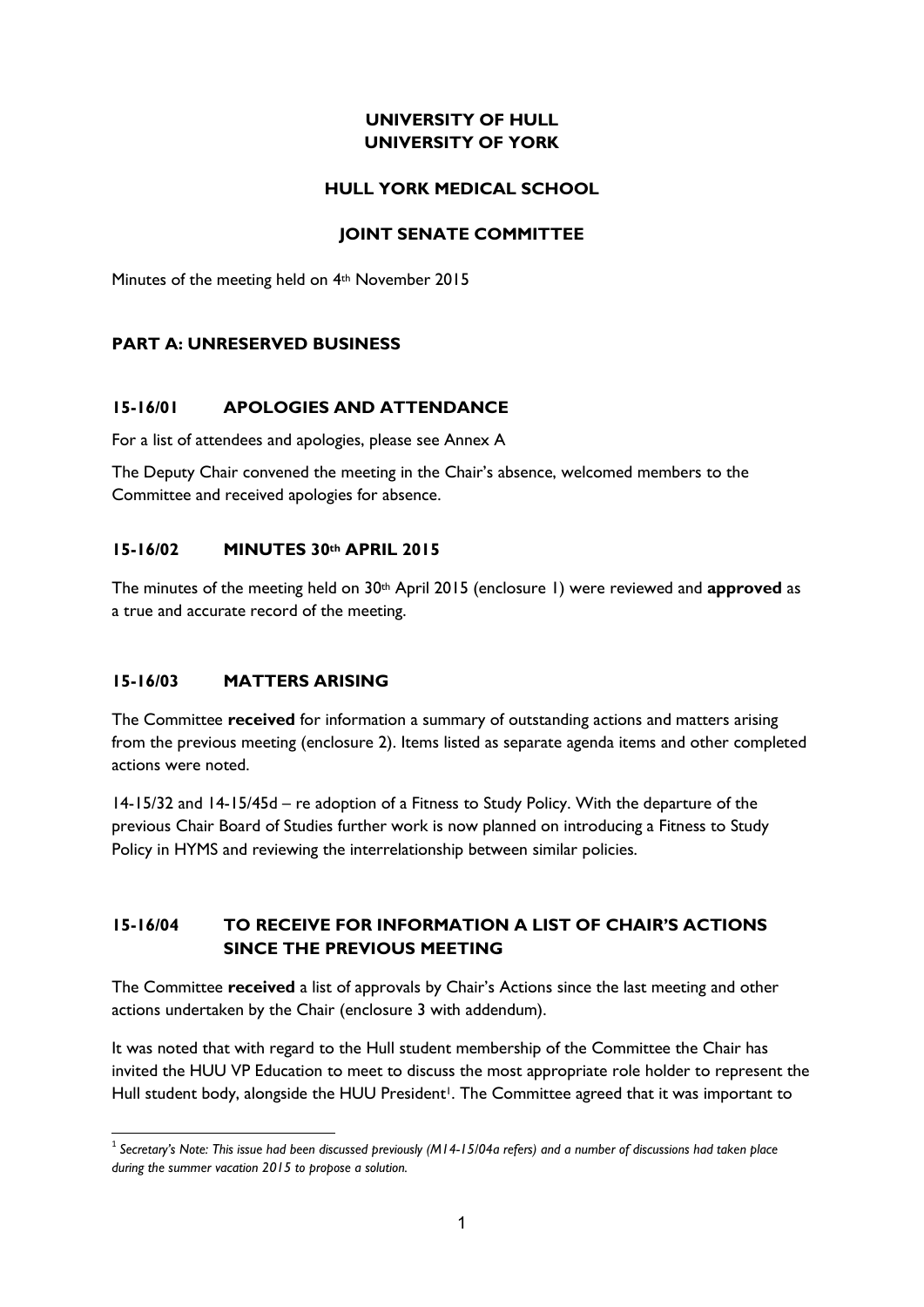include the most appropriate student representatives as reflects the status of the Committee and to ensure representatives had sufficient knowledge of HYMS to make full contributions to the meeting.

It was suggested that the Chair or Deputy Chair of the Staff Student Liaison Committee in HYMS could be an appropriate second student representative. The Chair and HUU VP Education will discuss and propose a suitable representative in due course.

### **Action: Chair and VP Education**

## **15-16/05 TO a) APPROVE THE MEMBERSHIP, ANNUAL CYCLE OF BUSINESS AND TO REVIEW THE TERMS OF REFERENCE OF THE COMMITTEE AND b) CONSIDER AND APPROVE A CHANGE TO THE FREQUENCY OF MEETINGS AND METHOD OF CIRCULATION OF PAPERS**

The Committee received enclosure 4 which consolidated a number of matters for information and approval regarding its organisation and work:

- a) The terms of reference as set by the Joint Board were noted for information.
- b) The Committee considered and **approved** its 2015-16 membership with the following notes and amendments: that the student representation would be confirmed as in M15-16/04; that Professor Bennett's role be corrected to Chair of the Postgraduate Programmes Board, and that the in attendance membership be amended to refer to a Quality Manager from the University of Hull rather than a named individual (following recent discussion between the Secretary and Ian Smallwood, Quality Manager, Hull).
- c) The annual cycle of business was considered and **approved**.
- d) The Committee considered and **approved** a request to add a fourth meeting to the calendar to be held during the summer after the June Board of Studies meeting. It was noted that this would enable business continuity between the summer term and autumn term meetings. The meeting will be organised with due consideration to Committee members' terms of office. The Secretary will liaise with HYMS to organise a suitable meeting date.

### **Action: Secretary**

e) The Committee considered and **approved** a proposal to circulate meeting papers electronically only in future, except on individual exceptional requests for hard copies. It was suggested that circulating the papers as a single PDF would be the most ideal. The Secretary will action this particular request as far as is practicable.

#### **Action: Secretary**

### **15-16/06 TO CONSIDER MATTERS RAISED BY STUDENT REPRESENTATIVES**

a) The Hull representatives informed the Committee that they are in discussions with the Chair in his capacity as PVC Education at Hull to find an effective way in which HYMS students, via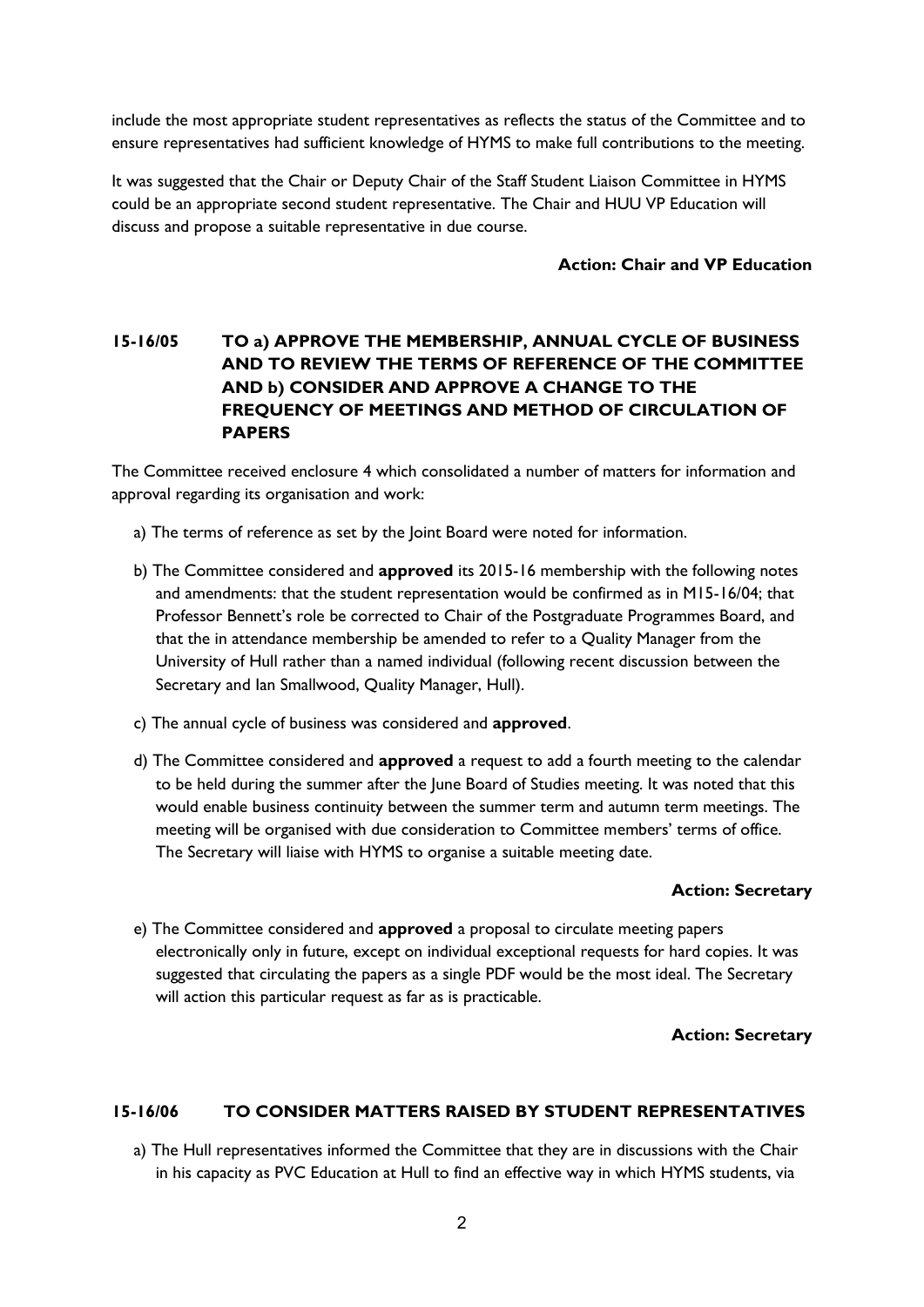the Faculty Coordinator role can be part of the HUU representative body. No further issues were brought to the Committee's attention.

- b) The YUSU representative informed the Committee that MBBS student Ed Miller was the HYMS department rep on the Union and it was noted that relationships are developing between the School's internal representative bodies and the unions. No further issues were brought to the Committee's attention.
- c) The GSA representative questioned whether there was any particular reason why his colleagues had made little comment in previous meetings as part of this item, for example HYMS students' limited engagement with the Association generally. Members noted that research students at York are largely embedded in departments so may not present to the GSA as HYMS students and that the characteristics of postgraduate taught students, who are mainly clinicians studying part-time, means they may also not consider the opportunities on offer from the GSA as relevant to them. The Committee was assured that postgraduate student representatives actively contribute to School committees and that their voice is heard and acted upon. The students' unions and GSA were asked to continue their activities to liaise with the HYMS student at undergraduate and postgraduate levels to further develop relationships.

### **15-16/07 TO RECEIVE A WRITTEN REPORT FROM THE DEAN**

a) The Dean introduced his report (enclosure 5), highlighting:

i) Revisions to the HYMS strategy, the completion of organisational changes and further proposals to enhance the organisation and leadership within the School.

ii) Agreement with both Universities' libraries leading to the transfer of responsibilities to them for HYMS library provision to enhance the service available.

iii) The School's stronger financial position that will enable it to recruit to frozen and new posts for the benefit of the learning and teaching experience, but the risks and difficulties for HYMS presently resulting from the difficult financial climate and organisational issues within the NHS that can affect the quality of learning and teaching.

iv) Strong National Student Survey results, admissions of home and overseas students in 2015-16 and encouraging applications for 2016-17 in a difficult climate for medical schools.

v) Higher Education Academy accreditation in June 2015 of the PG Cert in Health Professions Education. Also, ongoing discussions to develop a relationship with Central Park Medical College, Lahore, to deliver face-to-face elements of the PG Cert in Lahore should agreement be reached to enrol a cohort of students onto the programme in 2016.

vi) Infrastructure initiatives such as the introduction of the e-Record of Achievement and upgrades to video links between the Universities which will be carefully managed to provide the expected standard of service.

vii) The desire of the School to engage more frequently and effectively with the quality teams in the Universities to better enable HYMS to learn of good practice that might be adopted by HYMS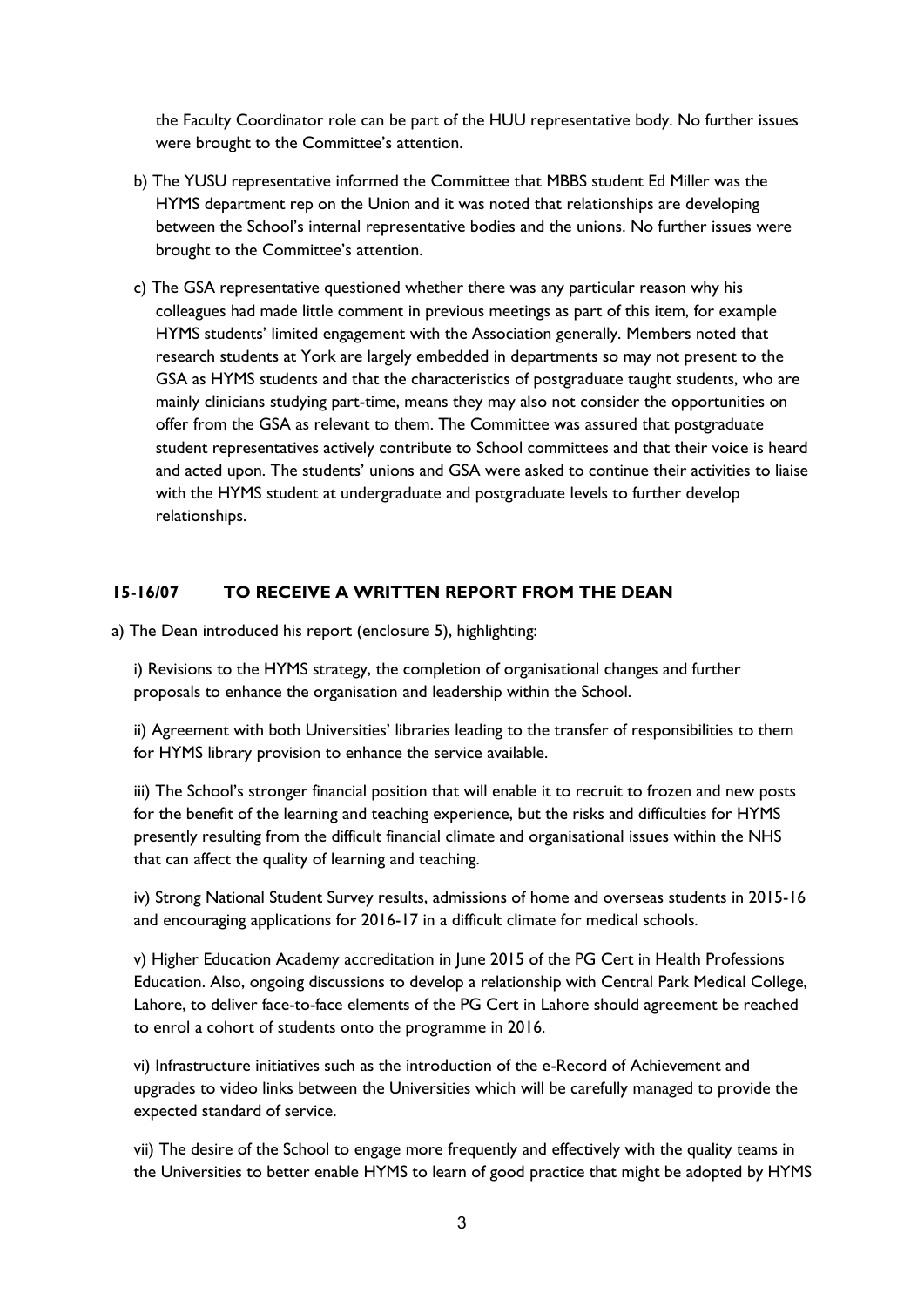and so the quality teams can keep abreast of activities in the School. The Committee supported this suggestion. The Secretary will approach colleagues at Hull to arrange such a meeting between the quality teams and HYMS staff.

#### **Action: Secretary**

viii) The proposed introduction of a postgraduate programme to train Physician Associates, which are a relatively new NHS role. The programme involves a national curriculum and assessment and would be organised in conjunction with the Dept of Health Sciences (York) and Faculty of Health and Social Care (Hull). This programme will be presented to the Board of Studies in December 2015 and to the next HJSC for consideration. The Dean assured the Committee that the characteristics and rationale for the new programme would be clearly and carefully communicated to MBBS students as the experience in the sector generally had showed these students were anxious about the implications for their careers of this new role in the NHS.

The Deputy Chair thanked the Dean for his comprehensive report and congratulated the School on notable achievements, particularly: the NSS overall satisfaction and personal development results; the completion of organisational reviews, and; research activity in HYMS.

b) Members of the Committee raised the following points:

i) The Dean was asked if future reports could include appropriate references to activities promoting equality, diversity and inclusion. It was noted that the School takes seriously its commitment to equality and diversity, for example: in admissions, student progression and attainment and as an Athena SWAN bronze award holder.

### **Action: Dean**

ii) That in relation to the HYMS Research Office Report (enclosure 5, appendix 3) the division of current and prospective research students between Hull, York and HYMS could be clearer and also the report could better express HYMS' contribution in research income to each university.

#### **Action: Dean**

# **15-16/08 TO RECEIVE A REPORT ON THE CONTINUED IMPLEMENTATION OF THE NEW MBBS CURRICULUM FOLLOWING AMENDMENTS TO THE PLANNED IMPLEMENTATION IN 2014/15**

Janine Henderson, the MBBS Programme Director attended this item to update the Committee on the continued implementation of the new MBBS programme and to explain the outcomes of pausing elements of the proposed change identified as risks to the quality of learning and teaching (enclosure 6). It was stressed that only elements of critical concern had been paused and that roll out of the new curriculum was beginning to move to business as usual and ongoing development. The Deputy Chair asked that an update on continued progress made by the MBBS team be tabled at the next appropriate HJSC following MBBS Programme Board and Board of Studies.

**Action: Chair BoS**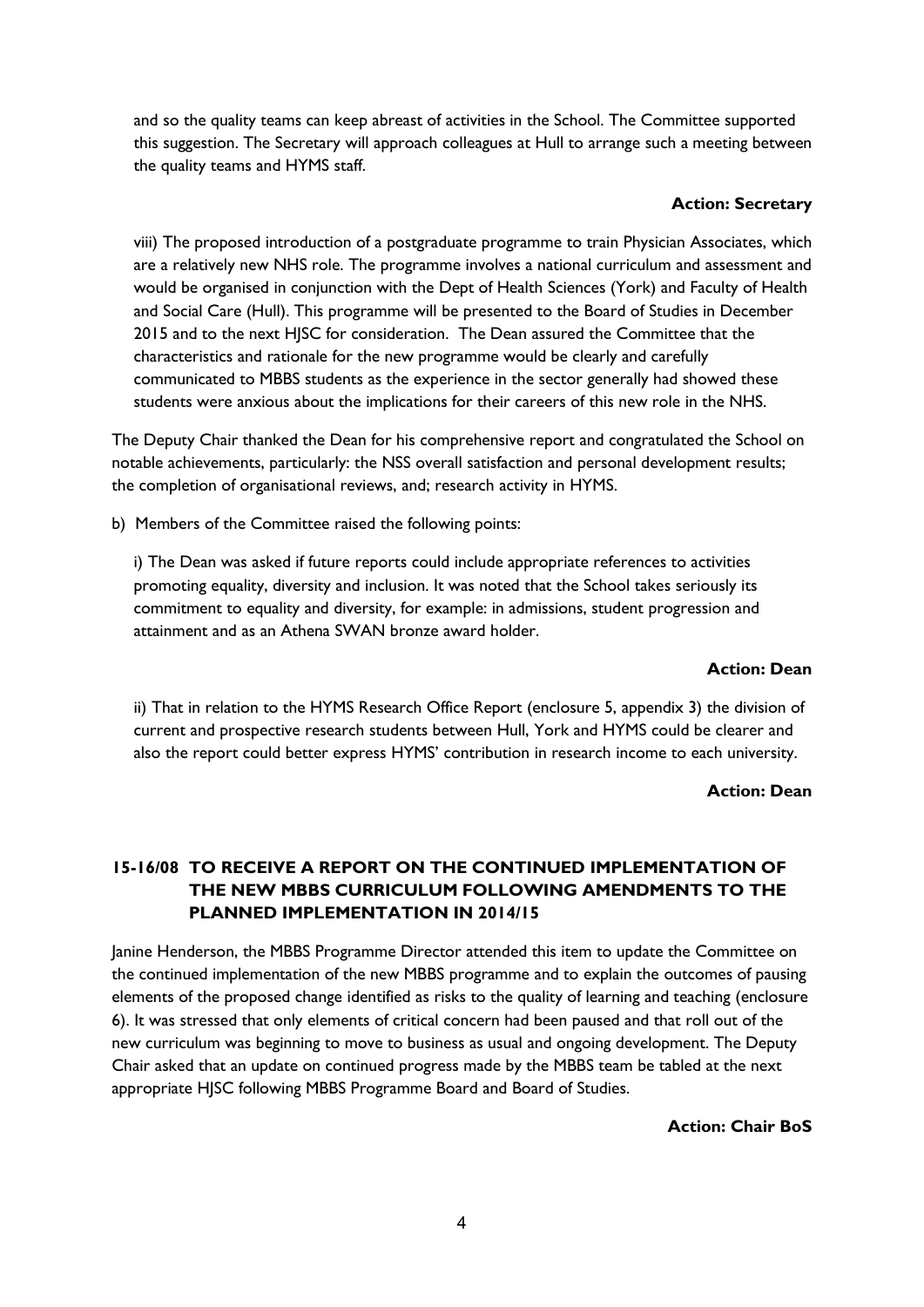# **15-16/09 TO CONSIDER AND APPROVE A NEW POSTGRADUATE PROGRAMME LEADING TO AN MSC IN CLINICAL ANATOMY OR AN MSC IN CLINICAL ANATOMY AND EDUCATION**

Peter Bazira, the Programme Director attended to speak to this proposal (enclosures 7a-7p).

a) Dr Bazira explained that the rationale for the programme was to meet MBBS students' demand for a Masters level intercalated programme in anatomy, to provide training for those wishing to develop careers in clinical anatomy education and to provide a foundation of training for those wanting to pursue later specialist surgical training. This latter motivation was more aspirational and would need additional modules to be added later.

The Deputy Chair noted that the Secretary had identified a number of points in the enclosures that he would bring to Dr Bazira's attention outside the meeting for appropriate incorporation.

### **Action: Secretary**

b) The Committee discussed the programme and raised the following points:

i) An external assessor had questioned the appropriateness of the programme title as reflected in the aims and content. The Committee questioned the degree to which the programme involved lab-based practical activities that would train students in dissection techniques to a sufficiently refined degree. Dr Bazira explained that the programme intends to provide students with practical skills as required to understand anatomical structures through dissection more than fine-tuning dissection skills per se. However, the programme has been revised following discussion with the external assessors to clarify the extent to which students will gain practical experience through a mixture of staff-led instruction and supervision and students following detailed step-by-step resource guides for directed independent lab-based learning.

ii) Concern was raised about the nature and extent of formative and summative assessment throughout the programme. Dr Bazira assured members that students would receive formative feedback on practical dissection as required to understand sufficiently the anatomical structures being studied. He will also check the module and programme specifications (specifically table B, page 29 of the programme specification) to ensure that the number of assessment opportunities for each module was appropriate and accurately recorded the overall assessment regime.

iii) The programme specification did not clearly explain how students on the two part-time routes would be supervised through the ISM to meet its various assessment points. It was felt this needed to be expressed better in the documentation as well as working in practice to ensure part-time students' maintain motivation and momentum when completing the ISM over an extended period. Dr Bazira agreed to review the ISM descriptor and programme specification.

iv) The timeline for academic programme approval was such that HJSC had been asked to approve the proposal on the same day as York's Planning Committee had approved it and with the planning process at Hull to be completed. It was noted that the two universities operate very different processes for approving a programme's business case, which added complexity for the School when introducing new provision. The Committee was content to consider the proposal on the expectation that Hull would shortly be satisfied with the business case.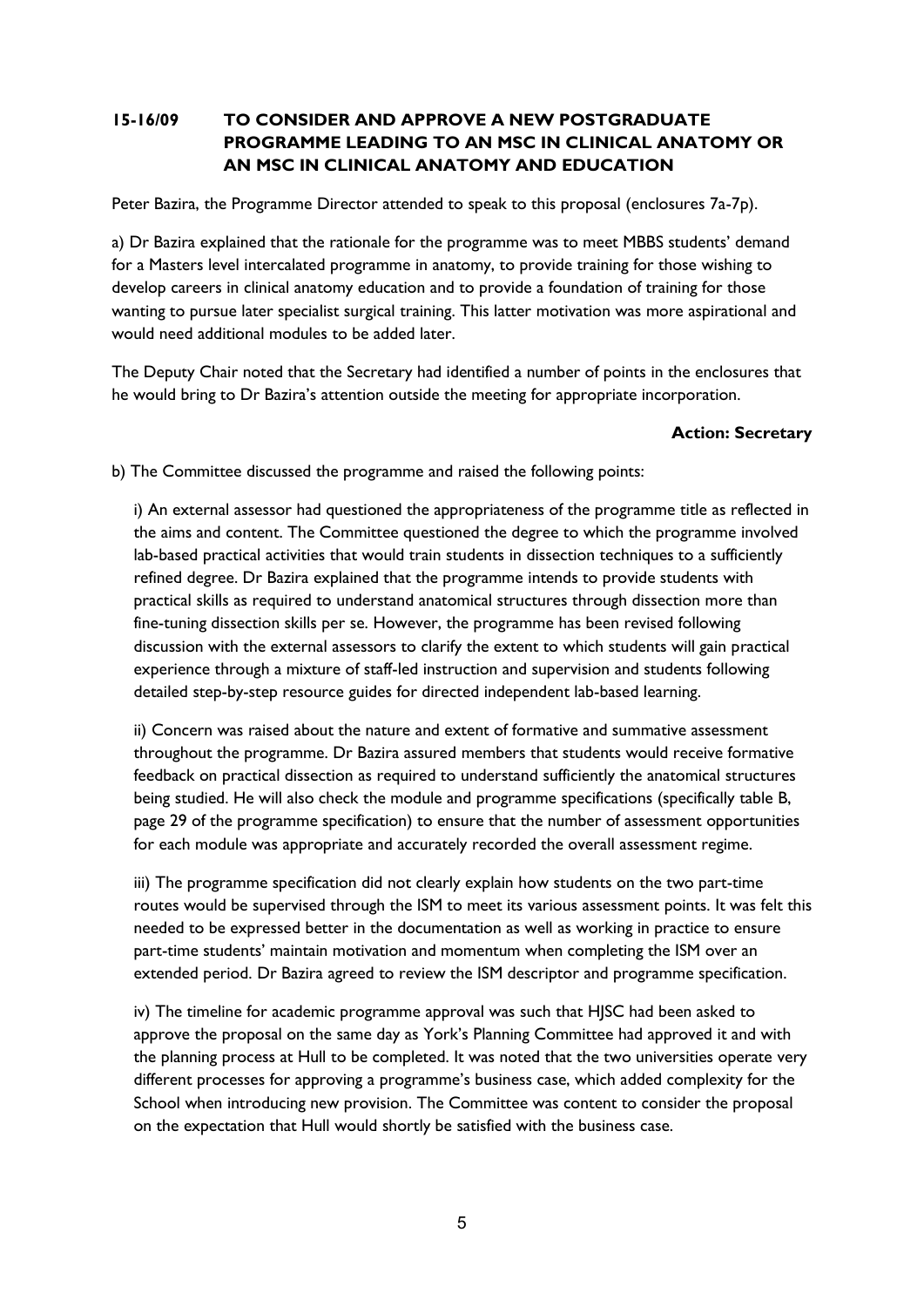The Committee **approved** the proposal subject to consideration and incorporation of the points discussed and those to be forwarded by the Secretary, with final sign-off to be by Chair's Action.

**Action: Chair BoS**

## **15-16/10 TO NOTE FOR INFORMATION THE TRANSFER OF THE MSC IN HUMAN ANATOMY AND EVOLUTION FROM HYMS TO THE DEPARTMENT OF ARCHAEOLOGY AT YORK FROM 2016.**

The Committee noted that York Planning Office is leading on the arrangements to transfer the MSc in Human Anatomy and Evolution to the Department of Archaeology at York from the start of the 2016-17 academic year. Following completion of the Planning process University Teaching Committee will oversee the new governance arrangements to be managed by the Archaeology Board of Studies. The Chair gave his support for the transfer on 4<sup>th</sup> September 2015.

## **COMMITTEE APPROVAL OF CODES OF PRACTICE, POLICIES AND REGULATIONS**

*Secretary's note: HJSC previously requested an annual tracker of minor amendments to Codes and Policies that were made without requiring approval by the Committee or Chair (M13-14/36 refers). No changes have been made in this way for the Committee's review.* 

# **15-16/11 TO CONSIDER AND APPROVE A REVISED CODE OF PRACTICE ON ACADEMIC AND FITNESS TO PRACTISE APPEALS**

The Head of Quality and Standards presented a revised Code of Practice on Academic and Fitness to Practise Appeals for consideration and **approval** (enclosure 8). Members were reminded of the extensive process of consultation and drafting that resulted in the 2014 version, but the Committee was informed that this required minor revisions following the OIA's publication of guidance on good practice for the management of complaints and appeals. The Committee reviewed a mapping exercise to understand how the proposed Code reflected the OIA guidance.

The Committee was assured that to supplement the Code, easily accessible online student-friendly guidance had been produced. It was reported that feedback from the student body had been positive so far with regard to this guidance.

The Committee discussed the intended meaning and clarity of section 16.2 and proposed its revision to include provision for a student to ask for a review of the Appeal Committee's decision in line with section 17 and not just to refer the student to the OIA if they were dissatisfied with the decision. However, the Committee advised care in revising the section so to avoid wording that could be interpreted as suggesting the Appeal Committee's decision was open to wider challenge than the specific provisions of section 17.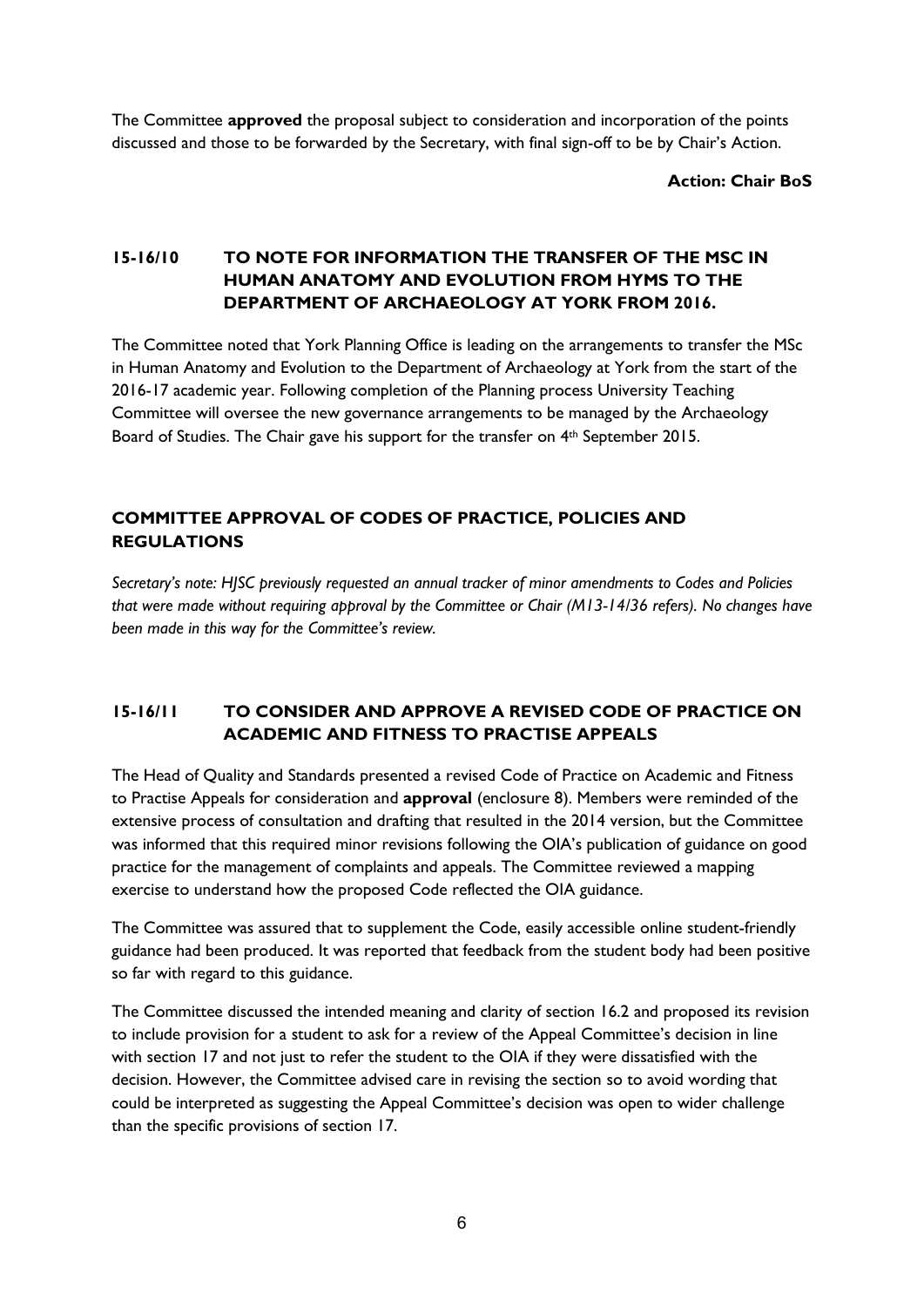The Code was **approved** subject to the amendment advised which could be signed off by Chair's Action.

**Action: Chair BoS**

# **15-16/12 TO CONSIDER AND APPROVE A REVISED CODE OF PRACTICE ON INVESTIGATION AND DETERMINATION OF STUDENT COMPLAINTS**

The Head of Quality and Standards presented a revised Code of Practice on Investigation and Determination of Student Complaints for consideration and **approval** (enclosure 9). She informed members that HYMS rarely receives complaints, but that this Code required substantial revision following the publication of the OIA's good practice guidance on complaints and appeals. The Committee reviewed a mapping exercise to understand how the Code reflected the OIA guidance.

The student representatives requested that links be added to the 'further guidance' section at the start of the Code to Students' Union services. The Hull representatives also drew the Committee's attention to the recent number of enquiries to their advice service from medical students which could be viewed as complaints but where the students did not want to take this route out of concern for how it would reflect back on them. The Dean assured the Committee that HYMS welcomed the opportunity to discuss students' complaints with them informally and through the formal procedure and that students or the Unions could contact him directly if there were concerns about raising issues with other role holders.

The Head of Quality and Standards had identified a need to make the complaints procedure more prominent and will examine where best to locate the information on the website to raise its profile. A named complaints email address has also been set up to further increase visibility of the complaints reporting processes.

The Committee discussed what opportunities might exist for proportionate logging of issues raised and resolved informally and formally to ensure HYMS is aware of all minor and major complaints and to monitor the appropriate resolution of issues brought to its attention. It was suggested that section 6.2 be revised to ensure it unambiguously refers to the informal resolution of complaints and not to complaints made in an informal manner.

The Committee noted that the OIA guidance has introduced the facility for groups of students to raise a complaint (or an appeal in relation to M15-16/11) collectively and that this provision had been incorporated into the proposed code. The School gave assurances it would take all reasonable action to ensure that in a group complaint all individuals have the opportunity to express their personal dissatisfaction with the outcome of the complaint, irrespective of the expectation that any group appoints a single member to represent it and communicate with the School.

The Code was **approved** subject to the minor revisions detailed and for sign off by Chair's Action.

**Action: Chair BoS**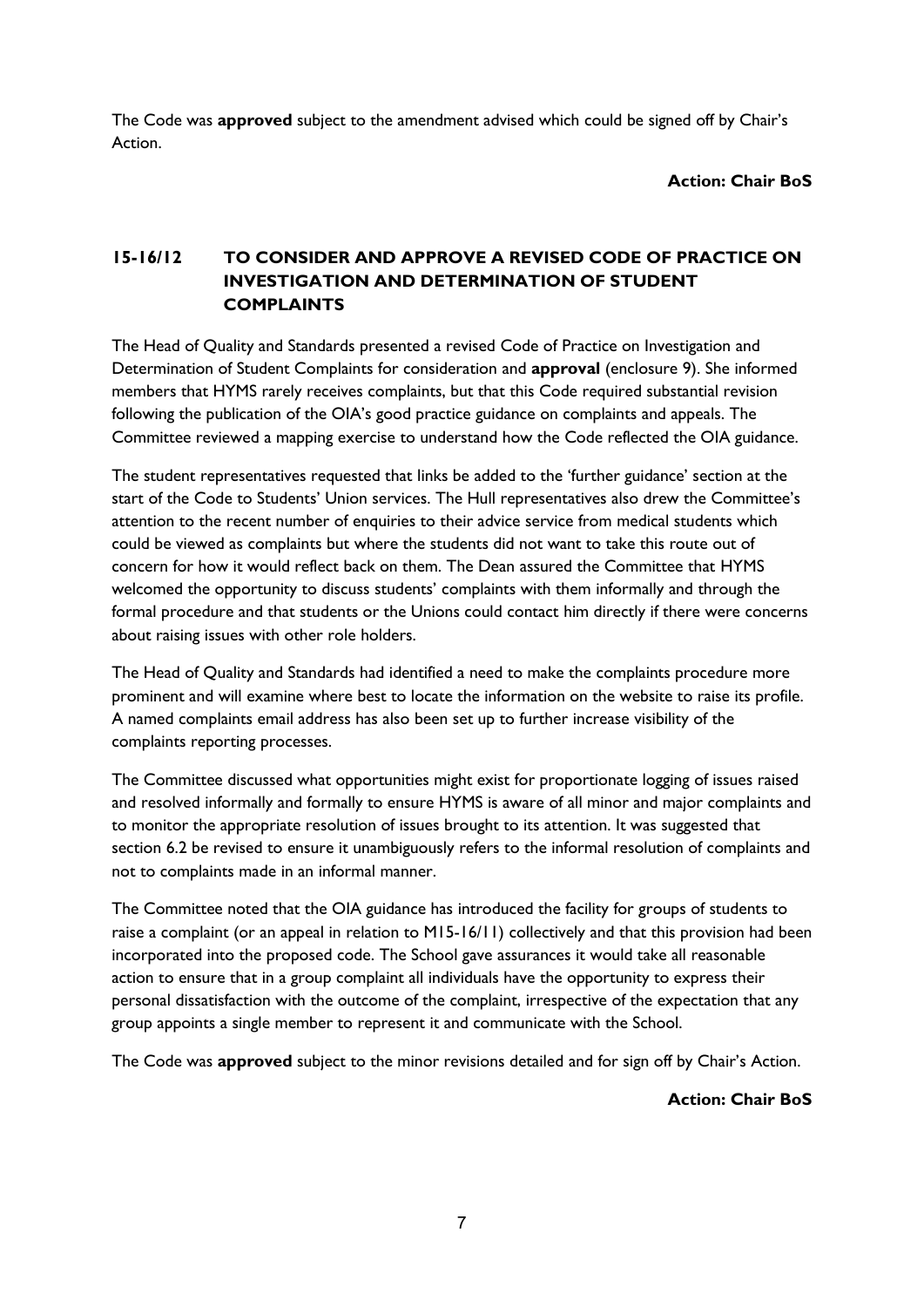# **15-16/13 TO CONSIDER AND APPROVE a) A REVISED CODE OF PRACTICE ON AWARD OF HONORARY AND VISITING TITLES AT HULL YORK MEDICAL SCHOOL AND b) A TEMPLATE FOR CHAIR'S ACTION APPROVAL OF NOMINATIONS FOR THE APPOINTMENT OF HONORARY AND VISITING PROFESSORS**

a) The Committee considered a revised Code of Practice on Award of Honorary and Visiting Titles at Hull York Medical School (enclosure 10a). The Chief Operating Officer informed the Committee that the proposed changes are made as: a response to the difficulties for working clinicians to fit in additional appraisals of their educational activities and as NHS trust appraisals include educational activities; the establishment of realistic teaching workload expectations; to reflect the organisational changes at HYMS affecting the composition of the nomination approval panels.

It was suggested that section 7.2 be revised to make explicit that 'those who undertake research or scholarly activity' includes the expectation that research student supervisors not employed by HYMS or the Universities of Hull or York hold honorary titles.

It was further suggested that section 7.3 be revised to state 'the duties of *internal* examiner'.

The Code was **approved** subject to the suggested amendments to be signed off by Chair's Action.

### **Action: The Dean**

b) The Committee considered and **approved** a template on which nominations for honorary and visiting professorships can be submitted to the Chair for his approval (enclosure 10b), in accordance with the Code of Practice on Award of Honorary and Visiting Titles at Hull York Medical School.

## **15-16/14 DATES OF MEETINGS 2015-16**

The Committee was informed that due to the expected absence of the Chair from the next scheduled meeting (20<sup>th</sup> January 2016) it might be re-scheduled. The Secretary will ask the Chair's intentions and liaise with the School and Committee to confirm the date of the next meeting.

With regards to M15-16/05d, the Secretary will also confirm the date for the additional meeting. The current dates are:

- Wednesday 20 January, 2.00-4.00pm: 1st floor Loxley, Hull / **HG15, Heslington Hall**, York
- Wednesday 20 April, 10.00am-12.00pm: 1st floor Loxley, Hull / main meeting room York

**Action: Secretary**

### **ANNEX A: Attendance**

### **Members**

Professor John Robinson (Deputy Chair, PVC York) Professor Gillian Greenway (Hull Senate representative) Professor Trevor Sheldon (Dean of HYMS) Dr Steven Oliver (Chair Board of Studies, HYMS) Professor Jonathan Bennett (Chair of Postgraduate Programmes Board, HYMS)